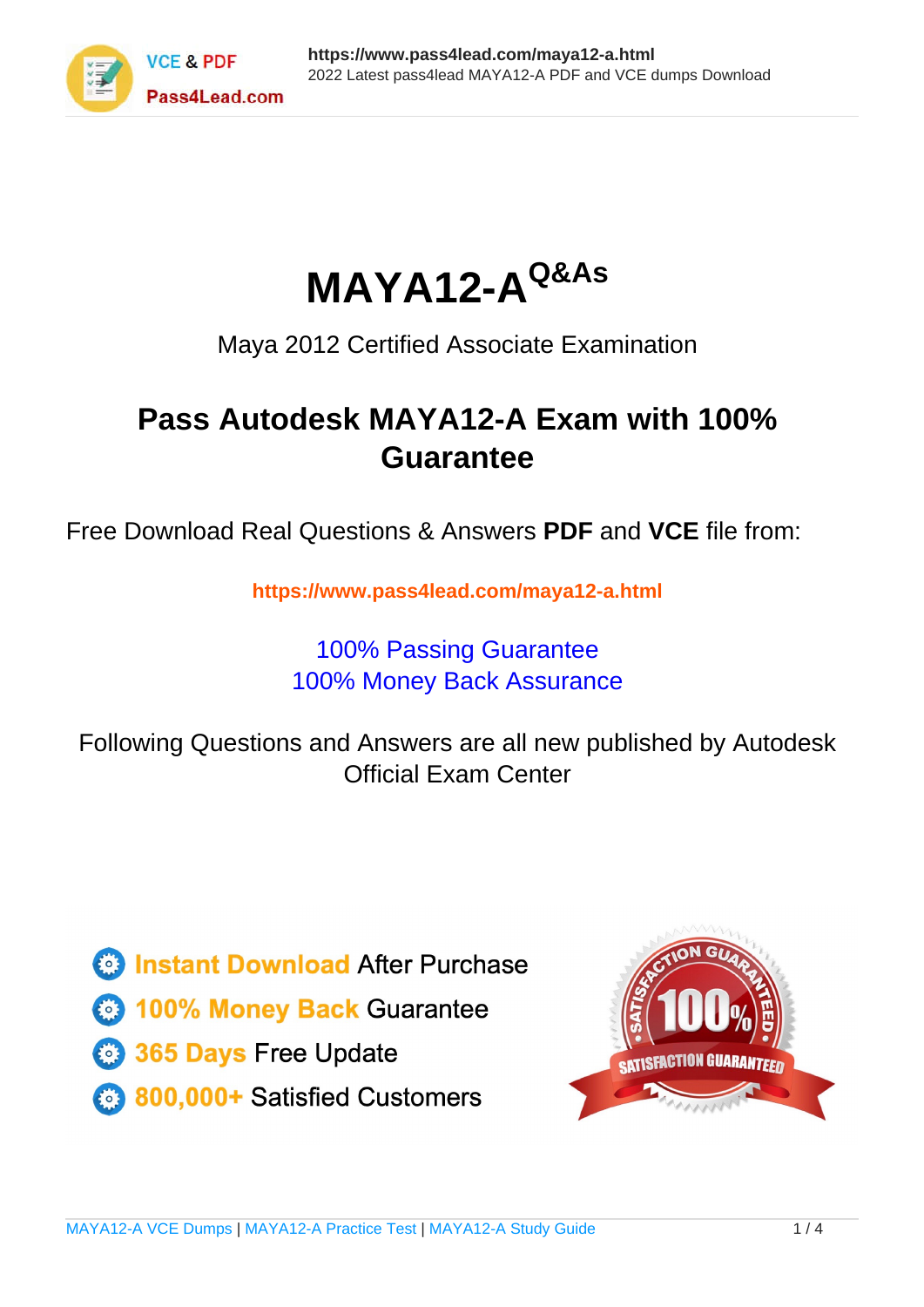

#### **QUESTION 1**

What does the Interactive Split Tool do?

- A. Splits the selected edges in their winding direction, changing their connectivity one vertex at a time
- B. Specifies the direction in which the curve on the mesh will be projected
- C. Splits one or more faces on a polygon mesh into multiple faces after you specify the split location on the mesh
- D. Transfers vertex information between meshes that have the same topology

Correct Answer: C

Reference: http://lesterbanks.com/2011/03/autodesk-announces-maya-2012/ (search `interactive split tool\\')

#### **QUESTION 2**

What is meant by \\'sampling\\'?

- A. The amount of Rendering Layers to be calculated in an image
- B. The amount of times the software will examine different areas of a pixel
- C. The number of photons that get emitted into the scene.
- D. None of the above

Correct Answer: C

Reference:

http://books.google.com.pk/books?id=Kzjnv9kKHKECandpg=PA106andlpg=PA106anddq=maya+ sampling+is+number +of+photons+that+get+emitted+into+the+sceneandsource=blandots=B85uBPvw2andsig=XR5SFS0\_hPjAXjha2dhlgrdR 1jQandhl=enandsa=Xandei=4Yr7Tt3oPIeF4gSlnsiN CAandved=0CDwQ6AEwBQ#v=onepageandqandf=false (first paragraph)

#### **QUESTION 3**

What does the Search and Replace Names option help you rename?

- A. One object at a time,
- B. Multiple objects at a time.
- C. Multiple objects and hierarchies
- D. Objects and Attribute names

Correct Answer: B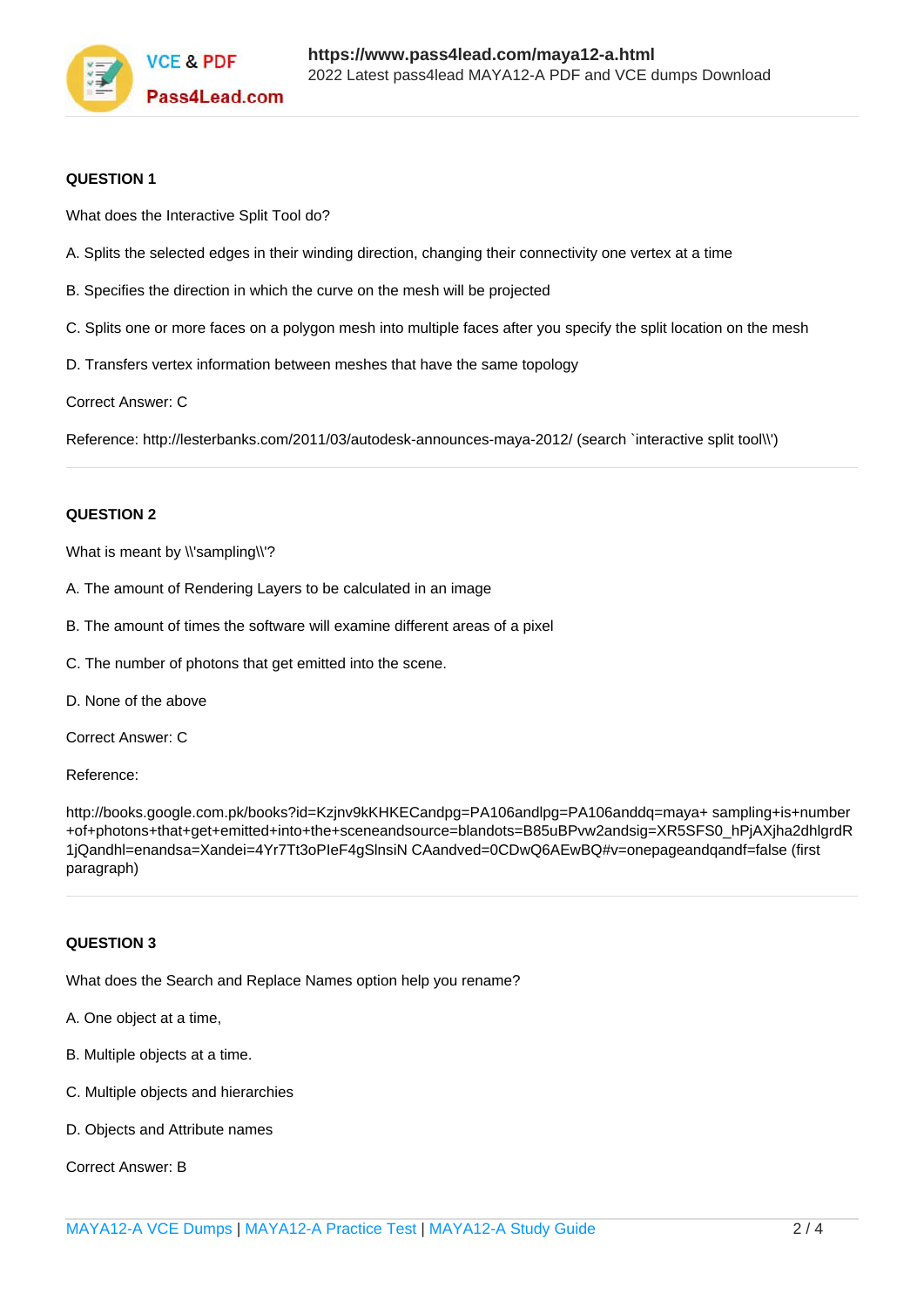

#### Reference:

http://www.autodesk.com/us/maya/2011help/index.html?url=./files/Viewing\_the\_scene\_Usi ng\_the\_ViewCube.htm,topicNumber=d0e70082

### **QUESTION 4**

What does the nConstraint Membership Tool for nCloth allows users to do?

- A. Add vertices to a selected dynamic constraint
- B. Remove vertices from a selected dynamic constraint
- C. Both of the above.
- D. Neither of the above.

Correct Answer: C

Reference:

http://www.autodesk.com/us/maya/2011help/index.html?url=./files/Viewing\_the\_scene\_Usi ng\_the\_ViewCube.htm,topicNumber=d0e70082 (topic: editing nCloth constraint membership)

#### **QUESTION 5**

Which of the following is a way to control deformations using a Smooth Bind?

A. Add Influence

- B. Flexors.
- C. Projection Box.
- D. Both A and B
- Correct Answer: B

Reference: http://books.google.com.pk/books?id=-PNMcDuEcFQCandpg=PA149andlpg=PA149anddq=flexor+control+d eformations+using+a+Smoo th+Bindandsource=blandots=52RxQtUX2andsig=8S18HcnXEbaECQ7TRkFJcU4Gkacand hl=enandsa=Xandei=zID7TqOuI4jl4QTt69CNCAand ved=0CBoQ6AEwAA#v=onepageandq=flexor%20control%20deformations%20using%20a%2 0Smooth%20Bindandf=false (topic: smooth bind)

[MAYA12-A VCE Dumps](https://www.pass4lead.com/maya12-a.html) [MAYA12-A Practice Test](https://www.pass4lead.com/maya12-a.html) [MAYA12-A Study Guide](https://www.pass4lead.com/maya12-a.html)